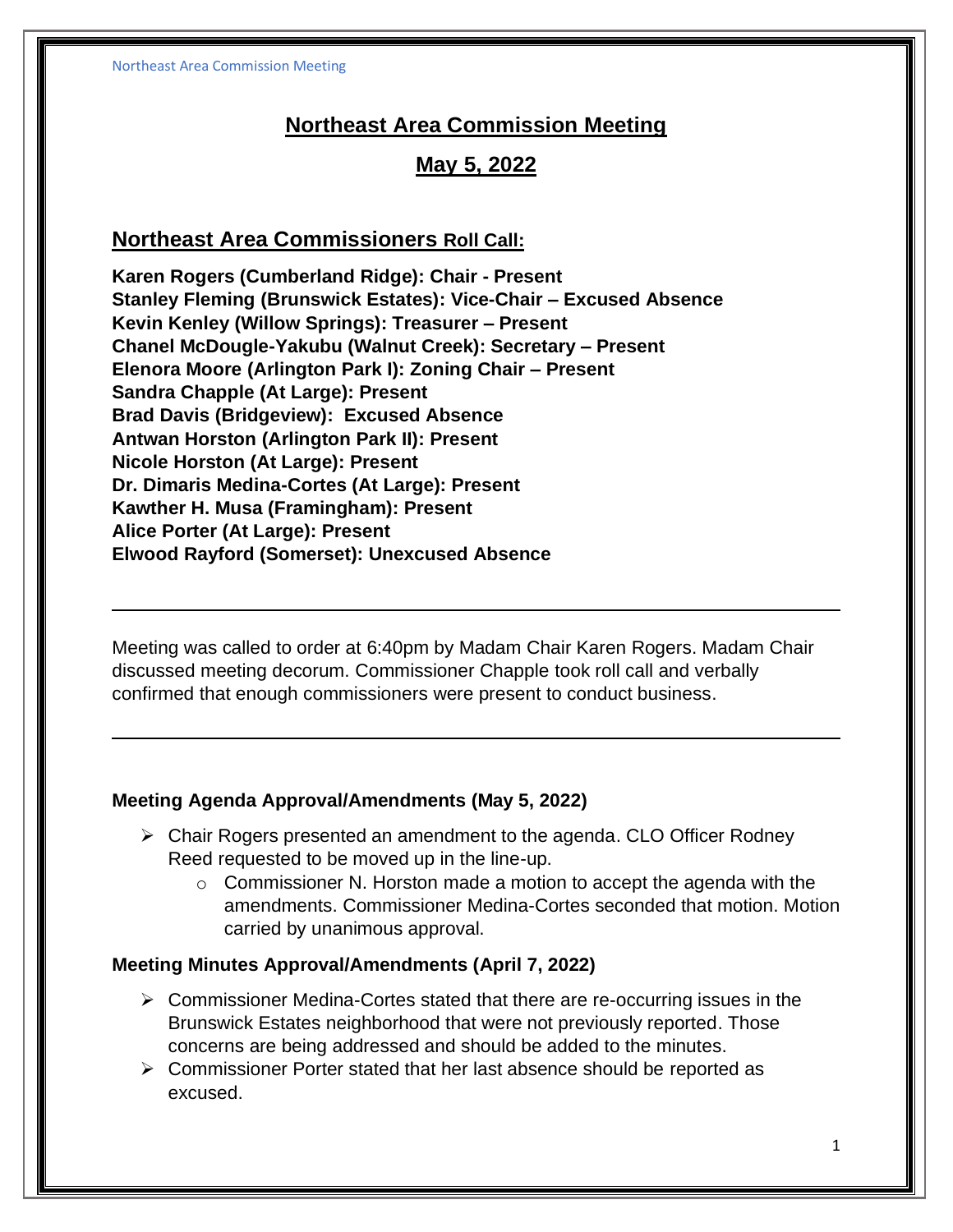$\circ$  Commissioner Medina-Cortes made a motion to accept the meeting minutes as amended. Commissioner A. Horston seconded that motion. The motion was carried by unanimous approval.

### **Treasurer's Financial Report (April 2022)**

| <b>BIZ CARDS</b>                | <b>TRANS Type</b> | <b>Payee</b> | <b>Description</b> | <b>Balance</b> |
|---------------------------------|-------------------|--------------|--------------------|----------------|
| Beginning Balance April 1, 2022 |                   |              |                    | \$1,210.00     |
|                                 |                   |              |                    |                |
|                                 |                   |              |                    |                |
|                                 |                   |              |                    |                |
|                                 |                   |              |                    |                |
|                                 |                   |              |                    |                |
|                                 |                   |              |                    |                |
|                                 |                   |              |                    |                |
|                                 |                   |              |                    |                |
|                                 |                   |              |                    |                |
| Ending Balance April 30, 2022   |                   |              |                    | \$1,210.00     |

- $\triangleright$  Commissioner Kenley stated that there is a typo on the report regarding the date. It reads, "NEAC FINANCIAL REPORT 2021" and should read, "NEAC FINANCIAL REPORT 2022".
- ➢ Commissioner Porter made a motion to accept the Treasurer's Financial Report for April 2022. Commissioner Moore seconded that motion. The motion was carried by unanimous approval.

#### **Community Liaison Officer (CLO): Officer Rodney Reed**

➢ Officer Reed provided the 6 Precinct Bi-Weekly Stats for 4/19/2022-5/2/2022. Crime has gone down, and most of the crime is motor vehicle thefts. He also answered questions from attendees.

#### **Guest Presentation:**

Community Gardens Update

 $\circ$  Leigh Anne Ward came to the commission to seek our support. The lot currently being used as a community garden located on Agler and Joyce/Fern will be dismantled at the request of the city to use the land for other purposes. They need to relocate 40 fruit bearing trees that has helped feed our neighbors. They want to move 20 trees to East Linden Elementary School. This needs to be submitted to the school board for approval. Commissioner Moore suggested that the commission write a letter of support for the Miracle Garden and their initiative.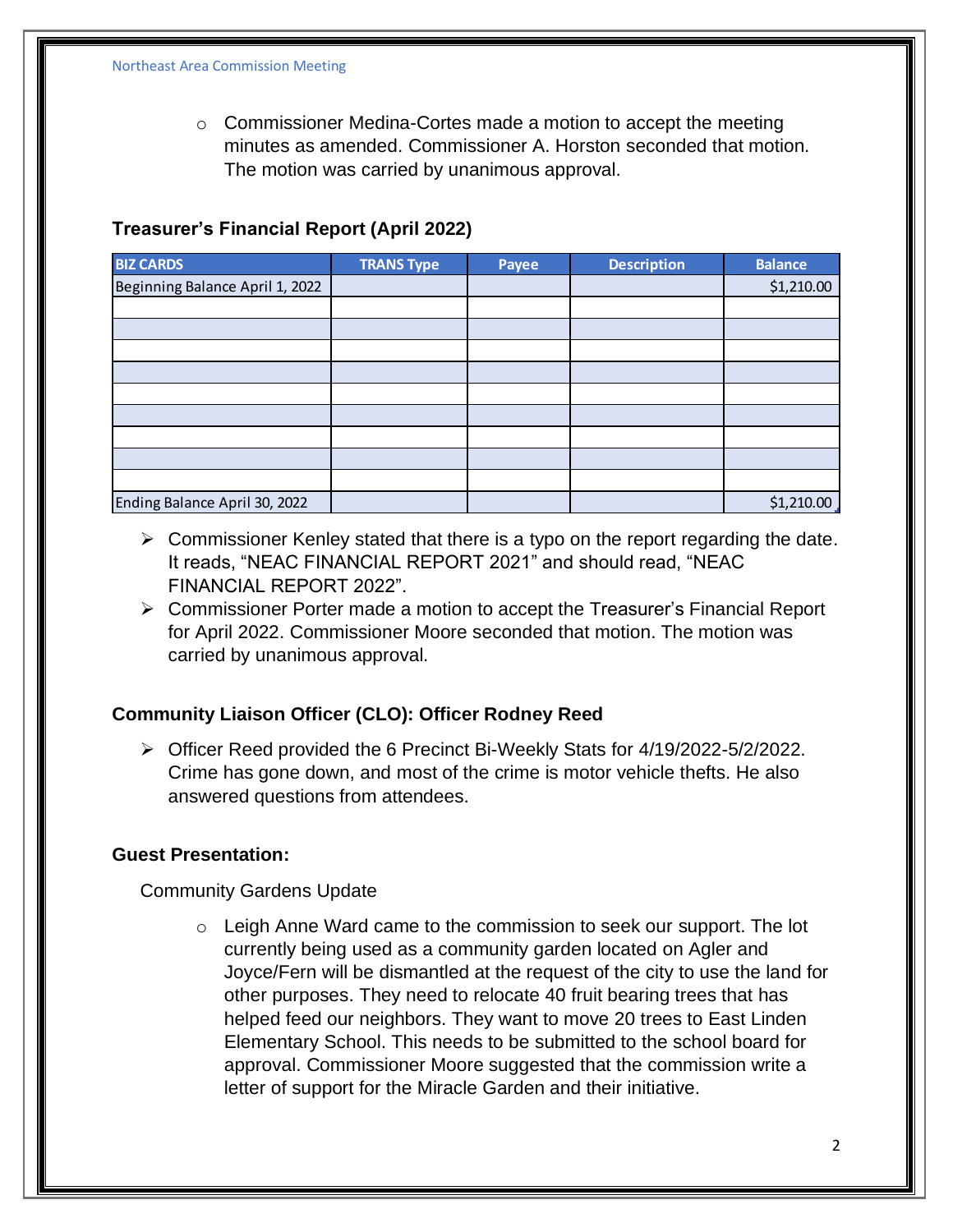- o Contact Information for Miracle Garden. FB: Miracle Garden, MiracleGarden.org, Cell: 614-202-3227.
- o Commissioner Moore made a motion to support the Miracle Garden initiative and give a letter of support from the commission that they can submit to the board of education to ensure that food and materials are not lost/going to waste. Commissioner Kenley seconded that motion. The motion was carried by unanimous approval.

## **Allen AV**

o **JD Grove (President Joule Electric CO DBA Allen AV): will be rescheduled due to time**

### **City of Columbus Representatives Update**

- ➢ **Sarah Pomeroy, City Attorney's Office** 
	- $\circ$  Discussed matters that were raised at prior meetings with the appropriate parties.
- ➢ **Department of Neighborhoods: Neighborhood Program Specialist: Lynne Lacour**
	- $\circ$  Discussed the ATV ordinance: In place to curb reckless ATV and Dirt Bike driving
	- o Discussed 311's updated website
	- $\circ$  National Night Out: August 2<sup>nd</sup>
	- $\circ$  Community Building Lunch Youth Safety Committee Gov. Dewine: Deadline May 7<sup>th</sup>
	- $\circ$  Resilience Walk Cards: Walk May 9<sup>th</sup> 4-6pm; Fun Festival 4pm
	- o \$19 Million to support human services efforts throughout Columbus
	- o 311 speakers: Charles E. Newman (Department of Public Service: Public Relations Specialist) Contact Information: 614-645-3680 (Office) 614-400- 9705 (Cell)
	- o Treasurer's report is due
	- o 2022 Area Commission Training Courses and Schedule Revisions were given to commissioners
	- o Discussed matters that were raised by community members
	- o Direct Contact Information for Lynne Lacour: 614724-0100

## **Agler Road Bridge Project Update:**

- ➢ **Edwin Herrick (Bridge Engineer: Franklin County Engineer's Office)**
	- $\circ$  Agler Road bridge road closures will begin June 6<sup>th</sup>
	- $\circ$  The closure will span 145 days